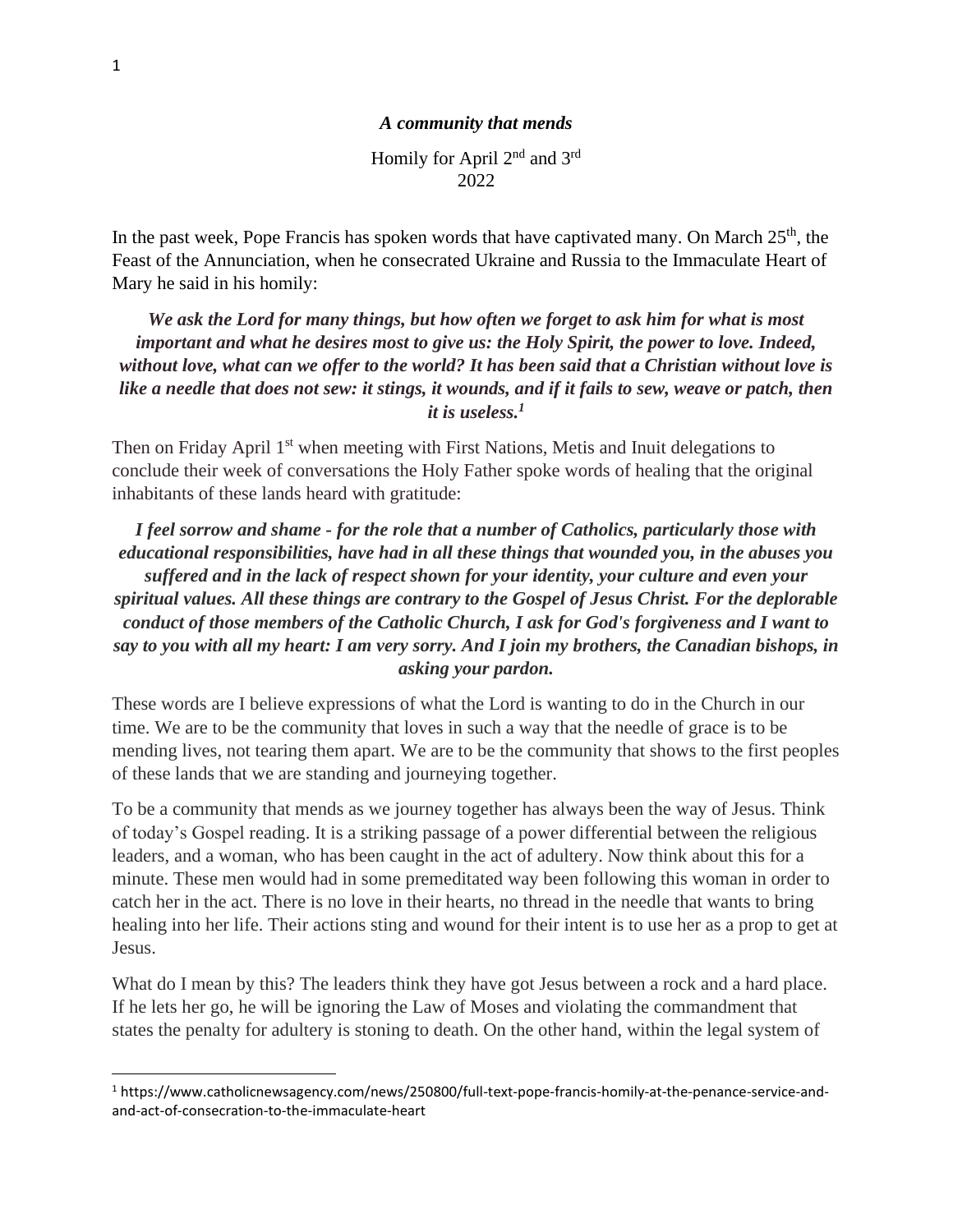Roman justice, the only people who could enact capital punishment were the Romans. Therefore is Jesus gave his consent to her stoning he would be violating Roman law and could be arrested.

But notice what Jesus does:

### *Jesus bent down and wrote with his finger on the ground.<sup>2</sup>*

Now what was he writing on the ground? Many biblical scholars believe he wrote a passage from Jeremiah 17, verses 1 and 13. Verse 1 reads:

*The sin of Judah is written with a pen of iron; with a point of diamond it is engraved on the tablet of their heart,<sup>3</sup>*

Verse 13 reads:

### *O LORD, the hope of Israel, all who forsake you shall be put to shame; those who turn away from you shall be written in the earth, for they have forsaken the LORD, the fountain of living water. <sup>4</sup>*

Now notice what Jesus is doing. By writing this verse on the ground and then by stating the religious leaders:

### *Let anyone among you who is without sin be the first to throw a stone at her."<sup>5</sup>*

he is implicating them. Not only does he want them to see themselves in these verses he also wants them to see that their treatment of this woman shows that they have forsaken the Lord, the fountain of living water. This living water reference becomes even more significant when seen in relation to something Jesus says in John 7 at verses 37 and 38:

# *Let anyone who is thirsty come to me, <sup>38</sup> and let the one who believes in me drink. As the scripture has said, 'Out of the believer's heart shall flow rivers of living water.' "<sup>6</sup>*

What a contrast between the ministry of the religious leaders and that of Jesus. In light of what has occurred in these days in Rome, when we think of the pain resulting from the sex abuse scandals in the Church that have wounded so many, Jesus is indeed writing in the ground and calling the Church, especially those of us who are her leaders to ponder deeply ways in which

<sup>&</sup>lt;sup>2</sup> *[The Holy Bible: New Revised Standard Version](https://ref.ly/logosres/nrsv?ref=BibleNRSV.Jn8.6&off=90&ctx=bring+against+him.+%E2%80%A2~Jesus+bent+down+and+)* (Jn 8:6). (1989). Thomas Nelson Publishers.

<sup>&</sup>lt;sup>3</sup> [The Holy Bible](https://ref.ly/logosres/rsv2ce?ref=BibleRSVCE.Je17.1&off=26&ctx=s+Sin+and+Shame%0a17%C2%A0%E2%80%9C~The+sin+of+Judah+is+) (Revised Standard Version; Second Catholic Edition, Je 17:1). (2006). Ignatius Press.

<sup>4</sup> *[The Holy Bible](https://ref.ly/logosres/rsv2ce?ref=BibleRSVCE.Je17.13&off=3&ctx=+our+sanctuary.+%0a13%C2%A0~O+Lord%2c+the+hope+of+)* (Revised Standard Version; Second Catholic Edition, Je 17:13). (2006). Ignatius Press.

<sup>5</sup> *[The Holy Bible: New Revised Standard Version](https://ref.ly/logosres/nrsv?ref=BibleNRSV.Jn8.7&off=76&ctx=+and+said+to+them%2c+%E2%80%9C~Let+anyone+among+you)* (Jn 8:7). (1989). Thomas Nelson Publishers.

<sup>6</sup> *[The Holy Bible: New Revised Standard Version](https://ref.ly/logosres/nrsv?ref=BibleNRSV.Jn7.37&off=123&ctx=re%2c+%E2%80%A2he+cried+out%2c+%E2%80%9C~Let+anyone+who+is+th)* (Jn 7:37–38). (1989). Thomas Nelson Publishers.